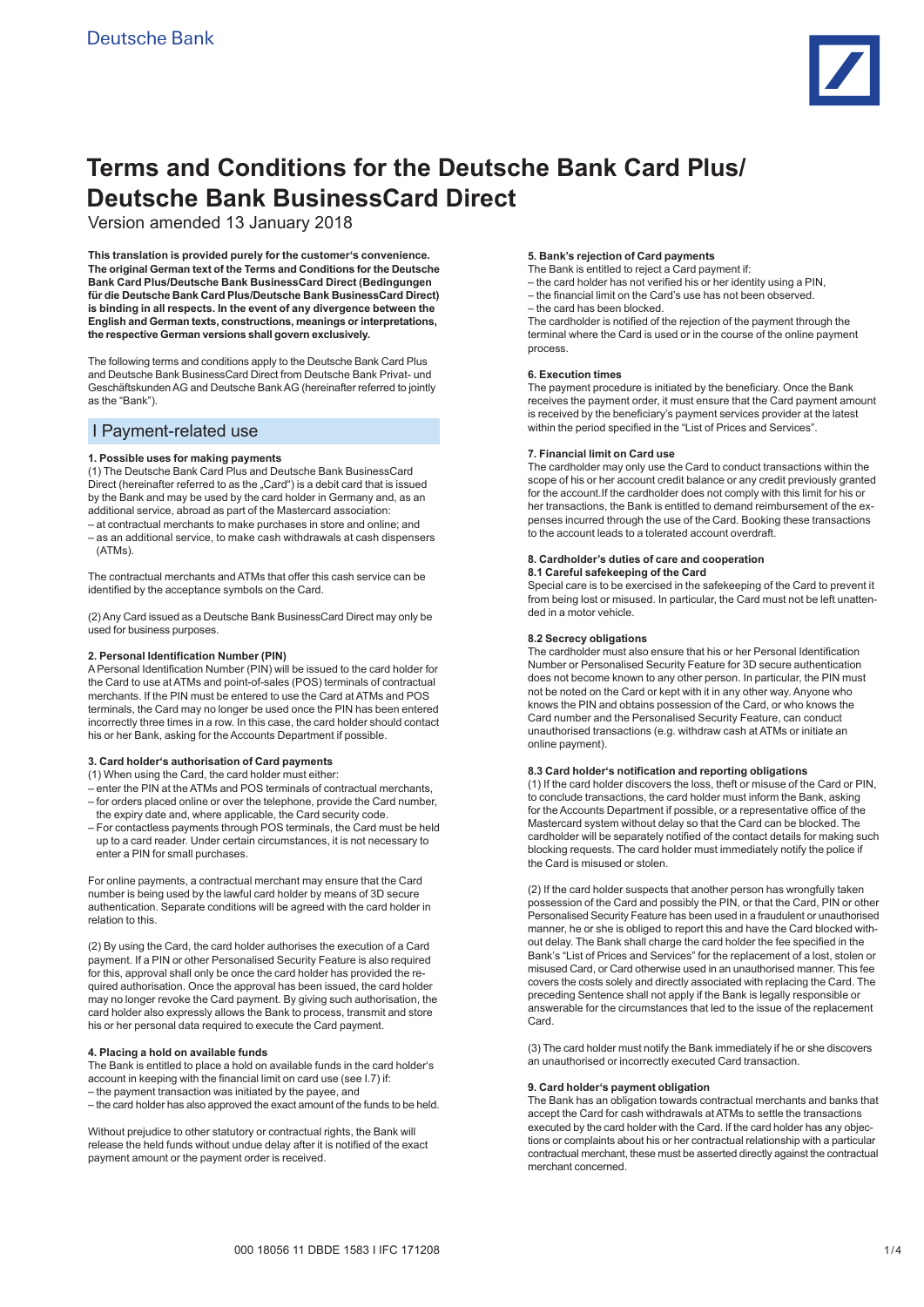

The Bank shall notify the account holder at least once a month, in the manner agreed for providing account statements, of all transactions made using the Card. For card holders who are not consumers, the method and frequency of the notification shall be agreed separately.

#### **10. Conversion of foreign currencies**

If the card holder uses the Card for transactions not denominated in euros, the account shall still be debited in euros. The conversion rate for foreign currency transactions is determined on the basis of the "List of Prices and Services".

## **11. Charges and expenses**

(1) Fees and expenses owed by the card holder to the Bank are specified in the Bank's "List of Prices and Services".

(2) Any changes to these fees will be proposed to the card holder in writing no later than two months before the date on which the changes are scheduled to take effect. If the cardholder has agreed with the Bank that communications relating to his or her business relationship are to take place electronically (e.g. online banking), the changes may also be proposed through this channel. The card holder may either approve or indicate disapproval of the changes prior to the date on which they are scheduled to take effect. The card holder's approval shall be deemed to have been given if he or she does not raise any objections prior to the date on which the changes are scheduled to take effect. The Bank will expressly draw attention to this tacit approval when proposing the planned changes.

(3) If changes to fees are proposed to the card holder, he or she may terminate the business relationship free of charge and with immediate effect prior to the date on which the changes are scheduled to come into force. The Bank will specifically draw the card holder's attention to this right of termination when making the proposal.

(4) The provisions under Section 12 (2) to (6) of the General Business Conditions for Banks (AGB-Banken) continue to apply to fees and their changes for payments by card holders who are not consumers.

#### **12. Card holder's claims for refunds, correction and damages 12.1 Refund of unauthorised Card transactions**

In the event of an unauthorised Card transaction in the form of:

– the withdrawal of cash; or

– the use of the Card at a contractual merchant,

the Bank shall not have any claim against the card holder to a refund of its expenses. The Bank shall be obliged to refund the amount to the card holder without any deductions. If the amount has been debited from an account, the Bank shall restore the balance of this account to what it would have been without the unauthorised Card transaction. This obligation must be satisfied in accordance with the "List of Prices and Services" by no later than the end of the business day following the day on which the Bank was notified or otherwise learned that the Card payment was unauthorised. If the Bank has notified any competent authority in writing that it has legitimate grounds to suspect fraudulent conduct on the part of the card holder. the Bank shall review and perform its obligation under Sentence 2 without delay if the suspected fraud is not confirmed.

#### **12.2 Refund of an authorised Card transaction that was not performed or was incorrectly executed**

(1) In the event of the non-execution or incorrect execution of an authorised Card payment in the form of:

– the withdrawal of cash; or

– the use of the Card at a contractual merchant,

the card holder may demand that the payment amount be refunded by the Bank without delay and without deductions if the Card payment was not performed or was incorrectly executed. If the amount has been debited from an account, the Bank shall restore the balance of this account to what it would have been without the Card payment that was not performed or was incorrectly executed.

(2) In addition to Paragraph 1 above, the card holder may also demand that the Bank reimburse any fees and interest invoiced or debited from his or her account in connection with the authorised Card transaction that was not performed or was incorrectly executed.

(3) If the payment was received by the beneficiary's payment service provider only after expiry of the execution period pursuant to Section I.6 (delay), the beneficiary may require his or her payment service provider to credit the payment amount to the beneficiary's account as though the Card payment had been properly executed. The obligation under Sentence 1 shall not apply if the card holder is not a consumer.

(4) If an authorised Card transaction was not performed or was incorrectly executed, the Bank will, at the card holder's request, trace the Card transaction and report the result to the card holder.

#### **12.3 Card holder claims for damages due to an unauthorised Card transaction or an authorised Card transaction that was not performed or was incorrectly executed**

In the event of an unauthorised Card transaction, or if an authorised Card transaction was not performed or was incorrectly executed, the card holder may demand reimbursement from the Bank of a loss not already covered by Sections 12.1 and 12.2. This does not apply if the Bank is not responsible for the breach of duty. The Bank shall be liable, in this regard, for any fault on the part of an intermediary institution to the same extent as for any fault on its own part, unless the main cause of the loss or damage lies with an intermediary institution specified by the card holder. If the card holder is not a consumer, or if the Card is used in a country other than Germany or outside the European Economic Area (EEA<sup>1</sup>), the Bank's liability for fault by an agent involved in the processing of the payment transaction is limited to the careful selection and instruction of such agent. IIf the card holder has contributed to the occurrence or any loss or damage through culpable conduct, the principles of contributory negligence shall determine the extent to which the Bank and the account holder are to bear the loss or damage.

Liability pursuant to this Paragraph is limited to EUR 12,500 per Card transaction. This limitation on liability shall not apply:

- to Card transactions not authorised by the card holder,
- to cases of wilful intent or gross negligence on the part of the Bank,
- to risks expressly assumed by the Bank, and
- to interest losses incurred by the card holder if he or she is a consumer.

#### **12.4 Deadline for the assertion of claims pursuant to Sections 12.1 to 12.3**

Claims against the Bank pursuant to Sections 12.1 to 12.3 are not permissible if the card holder does not notify the Bank of an unauthorised, not executed or incorrectly executed Card payment without delay or, at the latest, within a period of 13 months after the day of the Card payment debit booking.

This 13-month period commences only if the Bank has notified the card holder of the debit booking resulting from the Card payment by the means agreed for account statements by no later than one month after the debit booking. Otherwise, this period shall begin on the date of the notification. The card holder may also assert liability claims pursuant to Section 12.3 after expiry of the period specified in Sentence 1 if, through no fault of his or her own, he or she was prevented from complying with this deadline.

#### **12.5 Claim to a refund for an authorised Card payment without precise specification of the amount and the deadline for asserting the claim.**

(1) The card holder may demand the full and immediate refund of the payment amount from the Bank if he or she has authorised a Card payment at a contractual merchant in such a way that:

- the precise amount was not specified in the authorisation; and
- the payment transaction exceeds the amount that could have been expected based on the card holder's previous spending habits, the contents of the Card agreement and the respective circumstances of the individual case.

Reasons in connection with a possible currency conversion are not considered here if the agreed exchange rate was used.

(2) The card holder is obliged to present to the Bank the material circumstances upon which he or she is basing his or her refund claim.

(3) The claim to a refund is excluded if it is not asserted against the Bank within eight weeks after the debiting of the transaction to the billing account.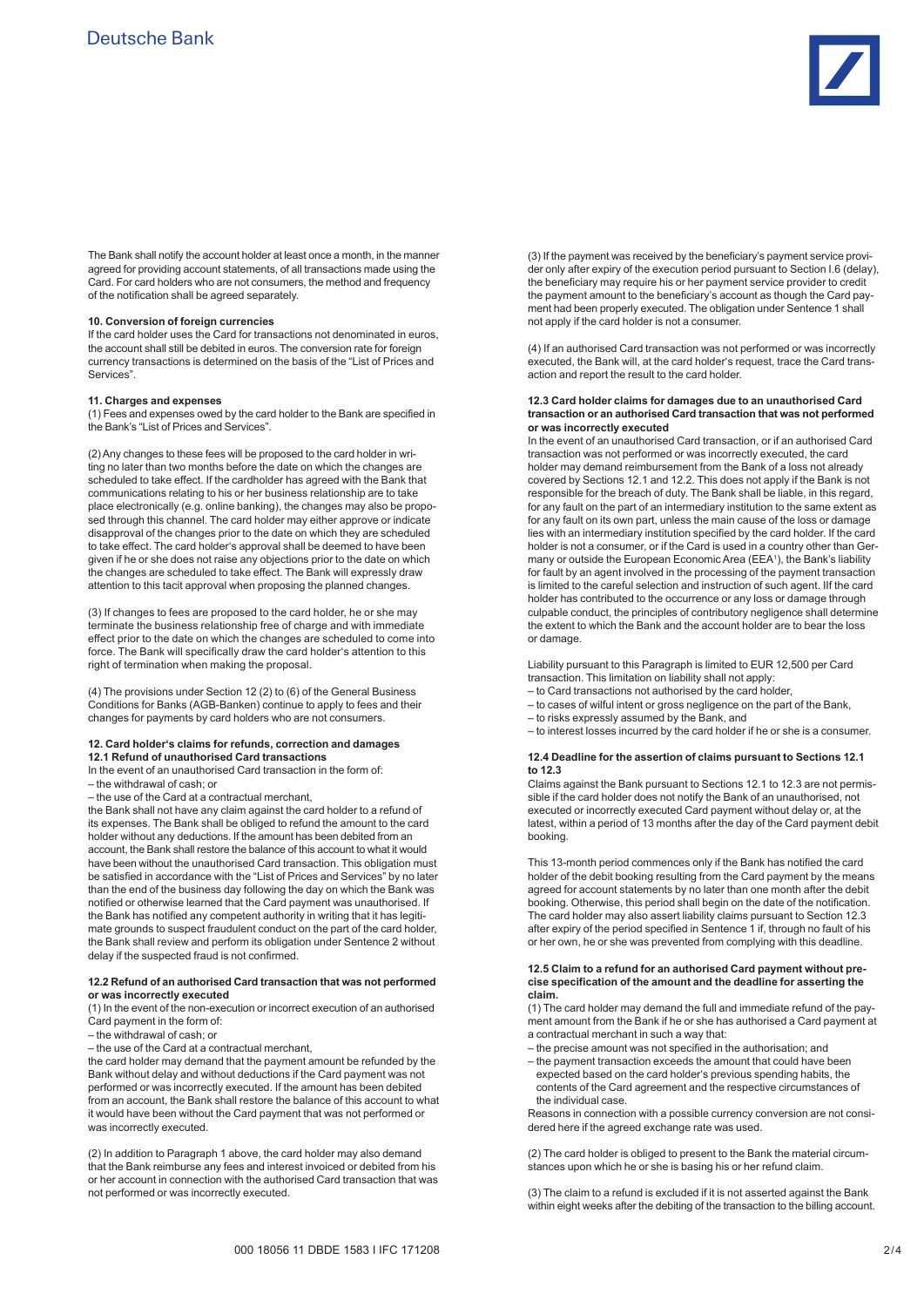

#### **12.6 Preclusion of liability and objections**

A card holder's claims against the Bank pursuant to Sections 12.1 to 12.5 are not permissible if the reasons establishing a claim:

- are based on an exceptional or unforeseeable event on which the Bank has no influence and the consequences of which could not have been avoided even by exercising due diligence, or
- were brought about by the Bank as a result of a statutory obligation.

#### **13. Card holder's liability for unauthorised Card transactions 13.1 Card holder's liability until the blocking request**

(1) If the card holder loses the Card or PIN,

if these are stolen or otherwise misplaced, or if the Card is otherwise misused and a Card transaction takes place that was not authorised by the card holder in the form of:

– the withdrawal of cash; or

– the use of the Card at a contractual merchant,

the card holder shall be liable for damages caused up until the time of the request to block the Card, pursuant to Paragraph 3, only if he or she has violated his or her obligations with intent or through gross negligence.

(2) The same applies if, prior to the request to block the Card, an unauthorised Card transaction takes place without the existence of the loss, theft, other misplacement or other misuse of the Card and/or PIN.

(3) The card holder shall not be liable under Paragraphs 1 and 2 if:

- there was no opportunity for the card holder to notice the loss, theft, misplacement or other misuse of the Card prior to the unauthorised Card transaction, or
- the loss of the Card was caused by an employee, an agent, a branch of the Bank or another agency to which the activities of the Bank were outsourced.

(4) If, prior to the request to block the Card, an unauthorised transaction takes place and the card holder has acted with fraudulent intent or violated his or her obligations of due care pursuant to these conditions through intent or gross negligence, the card holder shall be liable for the full amount of the damages incurred as a result. Gross negligence on the part of the card holder may exist, in particular, if:

- he or she is at fault for not reporting the loss or theft of the Card or the unauthorised disposal to the Bank or a representative of the Mastercard association without undue delay after learning thereof,
- he or she noted the PIN on the Card or kept it together with the Card (e.g. kept the Card and the original PIN notification letter in the same place), or
- he or she disclosed the PIN to another person and this led to its misuse.

(5) The liability for damages caused within the period in which the disposal limit is effective is limited in each case to the disposal limit applicable to the Card.

(6) The card holder is not obliged to reimburse the damage pursuant to Paragraphs 1, 4 and 5 if he or she was not able to place a blocking request because the Bank failed to provide such a service.

(7) If, despite having an obligation to do so, the Bank did not require strong customer authentication as defined in Section 1 (24) of the German Payment Services Supervision Act (Zahlungsdiensteaufsichtsgesetz) for Card payments made online, or if the beneficiary or his or her payment service provider refused to accept it, then notwithstanding Paragraphs 1, 4 and 5, the liability of the card holder and of the Bank shall be governed by Section 675v (4) of the German Civil Code (Bürgerliches Gesetzbuch). Specifically, strong customer authentication requires the use of two separate and independent elements from the categories of knowledge (something the cardholder knows, e.g. PIN), possession (something the cardholder has in his or her possession, e.g. the Card) or inherent characteristics (something personal to the card holder, e.g. fingerprints).

(8) Paragraphs 3 and 5 to 7 shall not apply if the card holder has acted with fraudulent intent.

#### **13.2 Card holder's liability as of the request to block the Card**

As soon as the loss or theft of the Card, the misuse or any other unauthorised use of the Card, PIN or Personalised Security Feature has been notified to the Bank or a representative of the Mastercard system, the Bank shall cover all of the damages incurred through transactions in the form of: – the withdrawal of cash; or

– the use of the Card at a contractual merchant.

If the card holder acts with fraudulent intent, he or she shall cover the damages incurred even after the request to block the Card.

#### **14. Joint and several liability of multiple applicants**

Where a joint application has been made for a Card, the applicants are liable for the respective obligations as joint and multiple debtors, i.e. the Bank can demand settlement of all claims from each applicant. Each applicant may end the contractual relationship by giving notice, but only with effect for all applicants. Each applicant must make sure the Card issued to him or her is returned to the Bank without delay when the termination becomes effective. The expenses arising from the continued use of the terminated Card before it is returned to the Bank must also be borne by the applicants on a joint and multiple basis. This notwithstanding, the Bank will take reasonable measures to prevent transactions using the terminated Card after termination has been announced.

#### **15. Ownership and validity of the Card**

The Card remains the property of the Bank.

It is not transferable. The Card is only valid for the period specified on the Card. The Bank is entitled to demand the return of the old Card upon delivery of a new Card or, at the latest, upon expiry of the old Card. If the entitlement to use the Card ends earlier (e.g. due to termination of the Card agreement), the card holder must return the Card to the Bank without delay. The Bank reserves the right to exchange the Card for a new one during the Card's period of validity; the card holder shall incur no costs as a result.

#### **16. Termination right of the card holder**

The card holder may terminate the Card agreement at any time without having to observe a period of notice.

#### **17. Termination right of the Bank**

The Bank may terminate the Card agreement subject to a reasonable period of notice of no less than two months. The Bank will terminate the Card agreement with a longer period of notice if this is called for by giving due consideration to the legitimate interests of the card holder. The Bank may terminate the Card agreement with immediate effect if there is reasonable cause which makes it unreasonable to expect the Bank to continue the agreement, even after due consideration of the card holder's legitimate interests.

#### **18. Termination consequences**

The Card may no longer be used once termination becomes effective. The card holder must return the Card to the Bank without delay and without being requested to do so by the Bank.

## **19 Withdrawal and blocking of the Card**

- The Bank may have the Card blocked or withdrawn (e.g. by a cash dispenser): – if the Bank is entitled to terminate the Card agreement for reasonable cause,
- if this is justified by material reasons in connection with Card security, or
- if there is the suspicion of unauthorised or fraudulent use of the Card.

The Bank will notify the card holder of the block along with the material reasons for this, if possible before the block, but without delay after the block, at the latest. At the card holder's request, the Bank will replace the Card with a new Card once the reasons for the block no longer exist. The Bank will also notify the card holder of this without delay.